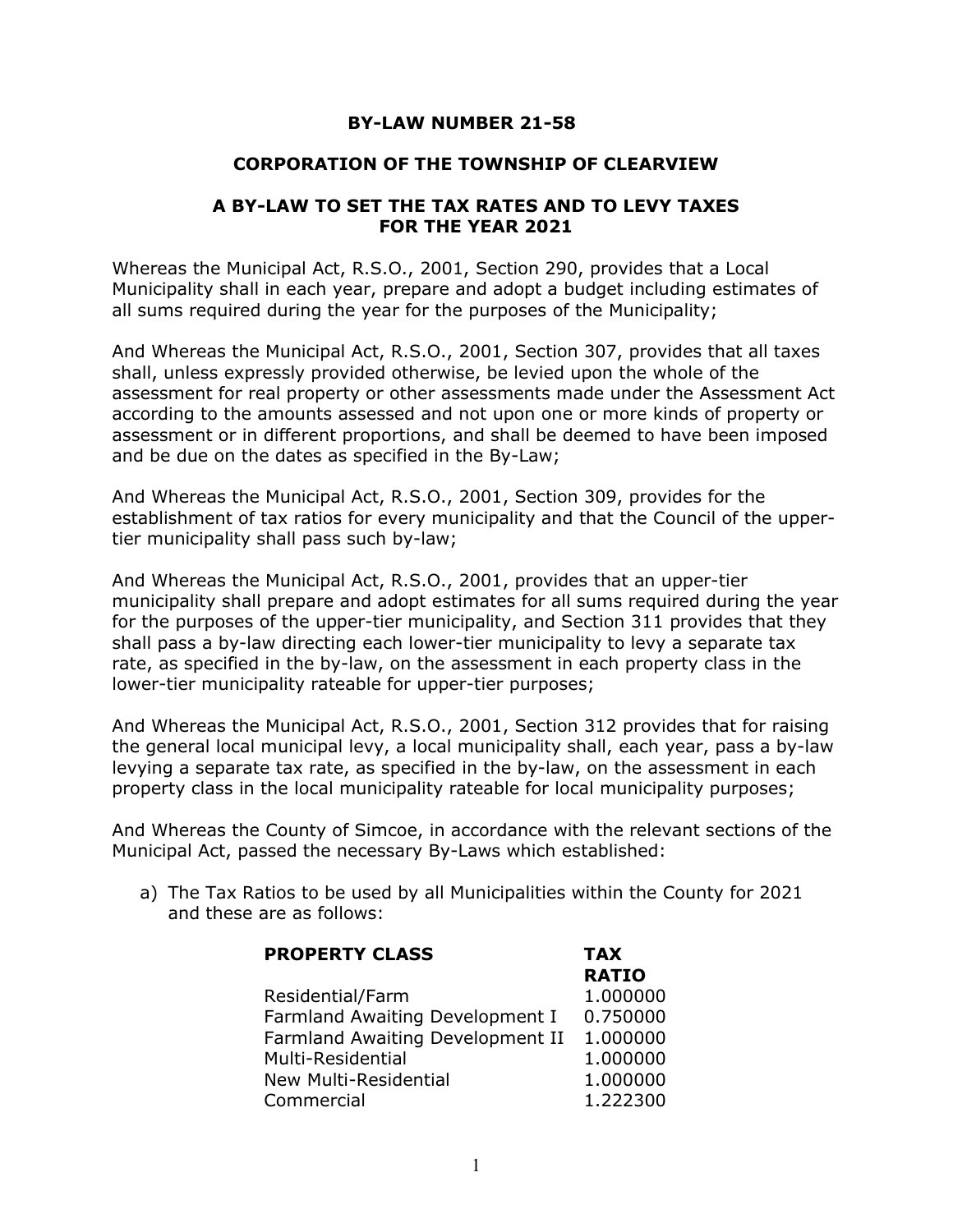| <b>PROPERTY CLASS</b> | <b>TAX</b>   |  |  |
|-----------------------|--------------|--|--|
|                       | <b>RATIO</b> |  |  |
| Industrial            | 1.192500     |  |  |
| Industrial 7          | 1.192500     |  |  |
| Pipelines             | 1.296600     |  |  |
| Farmlands             | 0.250000     |  |  |
| Managed Forests       | 0.250000     |  |  |

- b) The Tax Rates to be used by the lower tier municipalities to establish the amount of taxes to be raised for the County Levy, and the Education Levy, are as shown on Schedule "A".
- c) Optional Tools for the purposes of administering limits (capping) for the Commercial, Industrial and Multi-Residential property classes as well as limits for eligible new construction within these same classes.

And Whereas the Corporation of the Township of Clearview established that the estimated sum required for Municipal purposes for the year 2021 to be raised through taxation at \$17,005,447.

Now Therefore this Council of the Corporation of the Township of Clearview enacts as follows:

- 1. That this By-Law may be known and cited for all purposes as the "Township of Clearview 2021 Tax Rate By-Law No. 21-58
- 2. That this By-law repeals and replaces Clearview 2021 Tax Rate By-Law No. 21- 49
- 3. That the 2021 Municipal Budget was adopted on January  $13<sup>th</sup>$ , 2021 by Council Resolution.
- 4. That;
	- a. For the year 2021, the Corporation of the Township of Clearview shall levy upon the capped property classes, the rates of taxation per current value assessment for specific purposes as set out in Schedule "A" to this By-Law.
	- b. For the year 2021, the Corporation of the Township of Clearview shall levy upon the uncapped property classes, the rates of taxation per current value assessment for specific purposes as set out in Schedule "A" to this By-Law, which is subject to capping adjustments.
- 5. The levy provided for in Schedule "A" attached to this By-Law shall be reduced by the amount of the interim levy for 2021. Schedule "A" forms a part of this By-Law.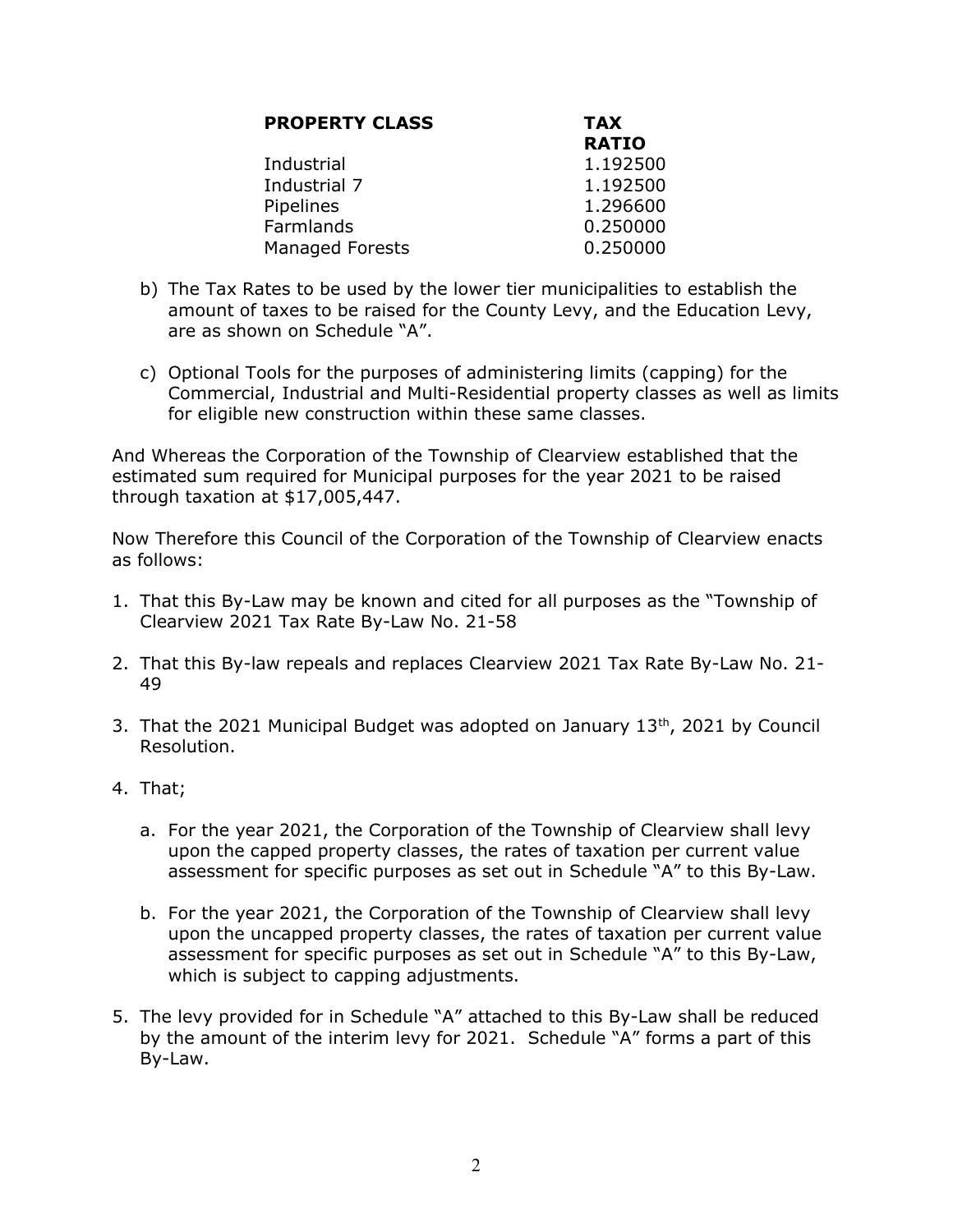- 6. For payments-in-lieu of taxes due to the Corporation of the Township of Clearview, the actual amount due to the Corporation shall be based on the assessment roll and the tax rates for the year 2021.
	- 7. The Tax Collector is hereby instructed to mail, or cause to be mailed, the Notice of Taxes Due, to the address of the residence or place of business of the person to whom such a notice is required to be given, as it appears in the last revised Assessment Roll for the Township of Clearview.
	- 8. A penalty shall be imposed for non-payment of taxes on the due date, at the rate of 15% per annum or 1.25% of the amount due on the first day of each succeeding calendar month in which default continues.
	- 9. Nothing herein done shall prevent the Tax Collector from proceeding at any time with the collection of any rate, tax or assessment or any part thereof in accordance with the provision of the Statues and By-Laws governing the collection of taxes.
	- 10.That a levy for any or all special charges or amounts collectable pursuant to any statute or by-law and chargeable to any or all real property or persons to be raised in the same manner and at the same time as all other levies, rates, charges and/or collections.
	- 11.For the railway rights of way, taxes due in accordance with the Municipal Act, R.S.O., 2001, Section 315, and any related regulations that the amount due shall be based on the assessment roll and the tax rates for 2021.
	- 12.That the final taxes less any interim taxes for the uncapped class be due and payable in two approximately equal installments on or before August 26th, 2021 and on or before October 28th, 2021.
	- 13.That the final taxes less any interim taxes for the capped classes be due and payable in two approximately equal installments on or before August 26th, 2021 and on or before October 28th, 2021.
	- 14.That the Treasurer be authorized to accept:
	- a. part payment from time to time on account of any taxes due and to give a receipt for such part payment provided that acceptance of any such payment does not affect the collection of penalty or interest;
	- b. monthly payments under the pre-authorized payment plan on the last banking day of each month January to October inclusive with a final monthly payment in November unless the final billed amount dictates an adjustment prior to November and no penalty will apply.
	- 15.Should any section, subsection, clause, paragraph or provision of this By-Law be declared by a court of competent jurisdiction to be invalid, the same shall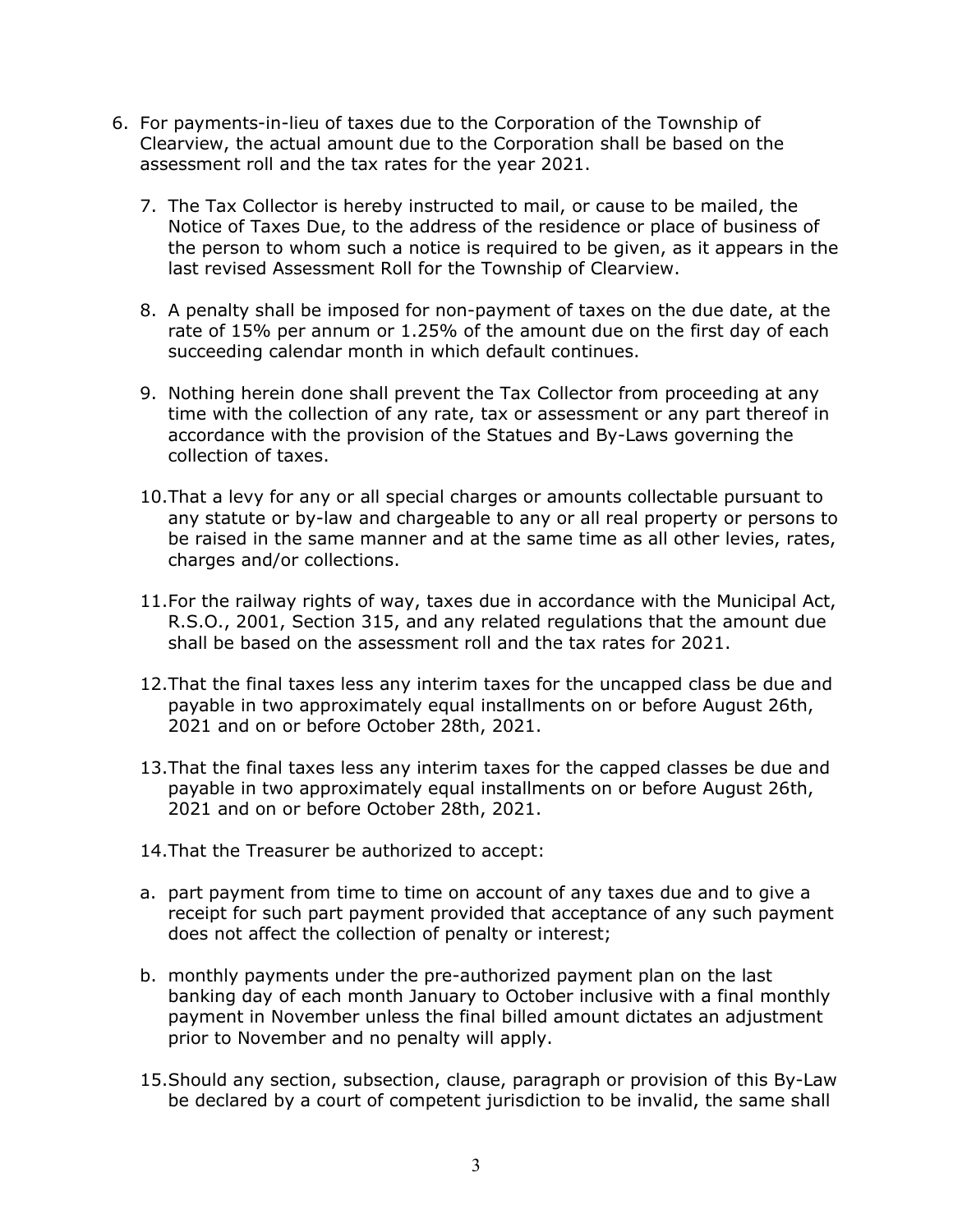not affect the validity of the By-Law as a whole or any part thereof, other than the provision so declared to be invalid.

16.That this By-Law shall come into force and take effect on or from the final passing thereof for the current year 2021.

 $\mathcal{L}_\mathcal{L} = \{ \mathcal{L}_\mathcal{L} = \{ \mathcal{L}_\mathcal{L} = \{ \mathcal{L}_\mathcal{L} = \{ \mathcal{L}_\mathcal{L} = \{ \mathcal{L}_\mathcal{L} = \{ \mathcal{L}_\mathcal{L} = \{ \mathcal{L}_\mathcal{L} = \{ \mathcal{L}_\mathcal{L} = \{ \mathcal{L}_\mathcal{L} = \{ \mathcal{L}_\mathcal{L} = \{ \mathcal{L}_\mathcal{L} = \{ \mathcal{L}_\mathcal{L} = \{ \mathcal{L}_\mathcal{L} = \{ \mathcal{L}_\mathcal{$ 

By-Law Number 21-58 read a first, second and third time and finally passed this 10th day of May, 2021.

MAYOR

#### $\mathcal{L}_\mathcal{L} = \{ \mathcal{L}_\mathcal{L} = \{ \mathcal{L}_\mathcal{L} = \{ \mathcal{L}_\mathcal{L} = \{ \mathcal{L}_\mathcal{L} = \{ \mathcal{L}_\mathcal{L} = \{ \mathcal{L}_\mathcal{L} = \{ \mathcal{L}_\mathcal{L} = \{ \mathcal{L}_\mathcal{L} = \{ \mathcal{L}_\mathcal{L} = \{ \mathcal{L}_\mathcal{L} = \{ \mathcal{L}_\mathcal{L} = \{ \mathcal{L}_\mathcal{L} = \{ \mathcal{L}_\mathcal{L} = \{ \mathcal{L}_\mathcal{$ CLERK/DIRECTOR OF LEGISLATIVE SERVICES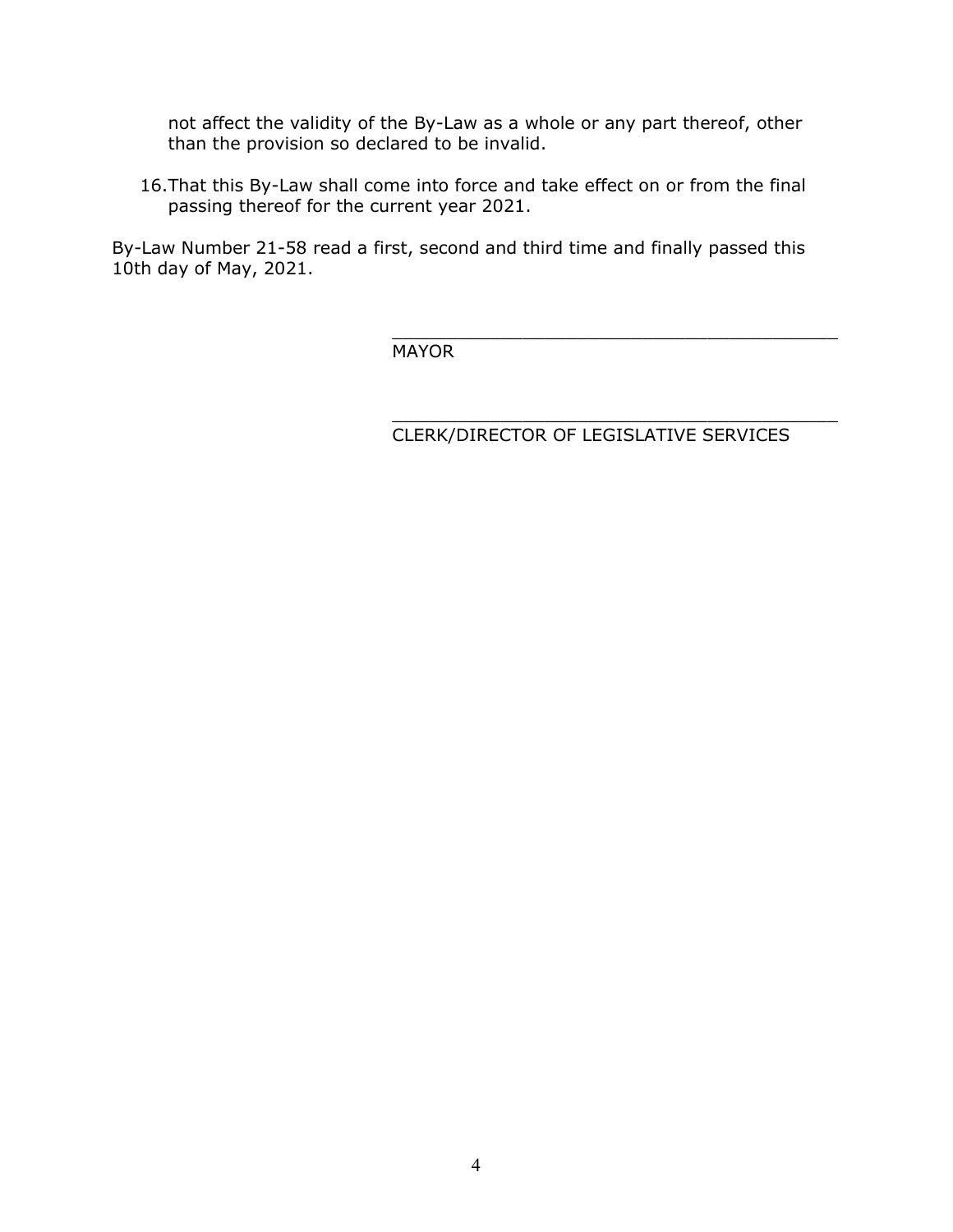### BY-LAW NUMBER 21-58

### SCHEDULE "A"

### TAX RATES

# 1. COUNTY TAX RATES

The following tax rates for County purposes are to be levied against assessment in their respective classes:

| <b>Property Class</b>           | <b>County Tax Rate</b> |  |
|---------------------------------|------------------------|--|
| <b>Residential</b>              | 0.00273563             |  |
| Farmland I                      | 0.00205172             |  |
| <b>Farmland II</b>              | 0.00205172             |  |
| Landfill                        | 0.00273563             |  |
| <b>Multi Residential</b>        | 0.00273563             |  |
| <b>New Multi Residential</b>    | 0.00273563             |  |
| <b>Commercial Occupied</b>      | 0.00334376             |  |
| <b>Commercial Excess Vacant</b> | 0.00334376             |  |
| <b>New Constr Comm O</b>        | 0.00334376             |  |
| New Constr Comm E V             | 0.00334376             |  |
| <b>Industrial Occupied</b>      | 0.00326224             |  |
| <b>Industrial Excess Vacant</b> | 0.00326224             |  |
| Industrial 7                    | 0.00081556             |  |
| New Constr Ind O                | 0.00326224             |  |
| New Constr Ind EV               | 0.00326224             |  |
| Pipeline                        | 0.00354702             |  |
| Farmland                        | 0.00068391             |  |
| <b>Managed Forest</b>           | 0.00068391             |  |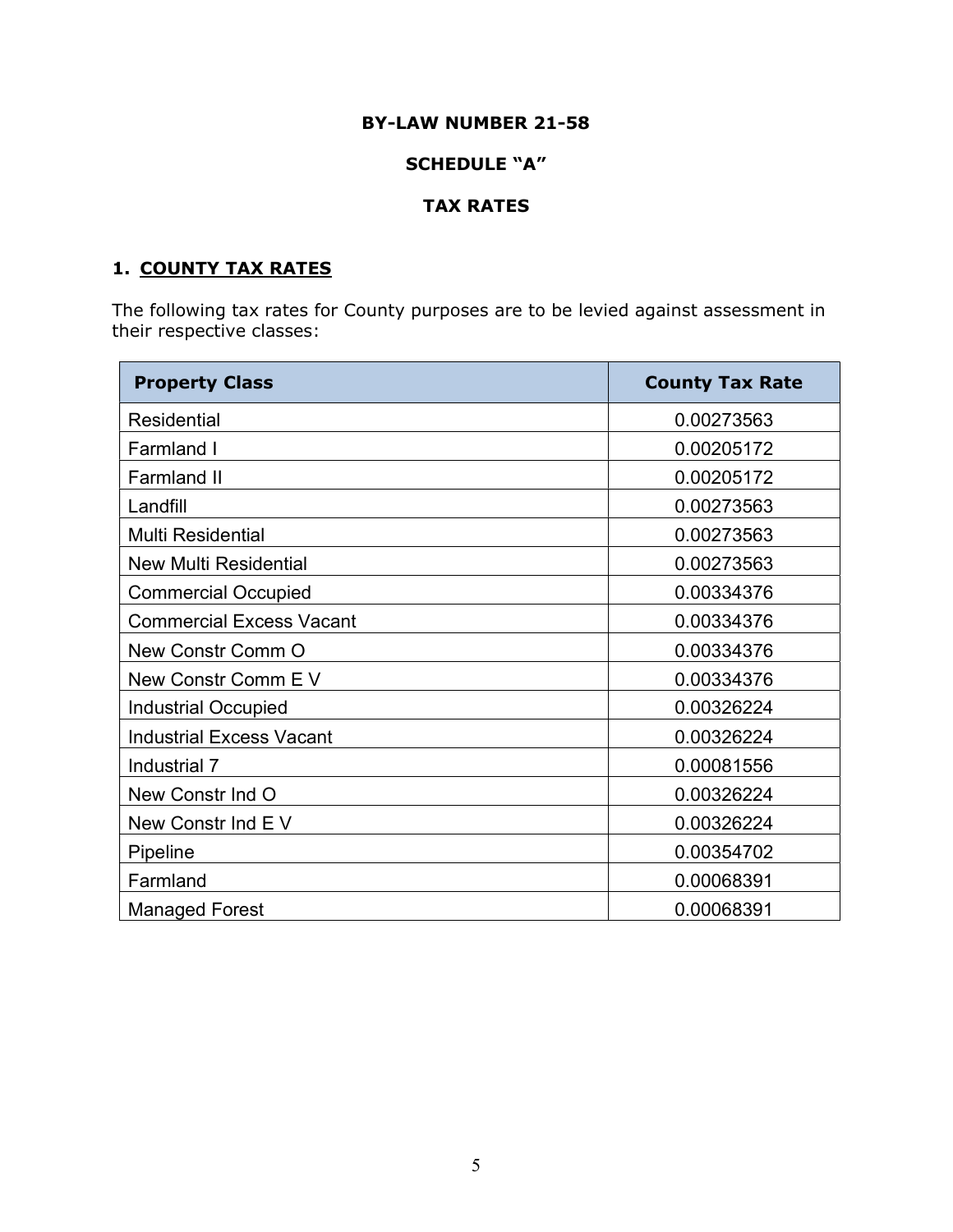# 2. EDUCATION TAX RATE

The following tax rates for Education purposes are to be levied against assessments in their respective classes:

| <b>Property Class</b>           | <b>Education Tax Rate</b> |  |  |
|---------------------------------|---------------------------|--|--|
| <b>Residential</b>              | 0.00153000                |  |  |
| <b>Farmland I</b>               | 0.00038250                |  |  |
| <b>Farmland II</b>              | 0.00038250                |  |  |
| Landfill                        | 0.00880000                |  |  |
| <b>Multi Residential</b>        | 0.00153000                |  |  |
| <b>New Multi Residential</b>    | 0.00153000                |  |  |
| <b>Commercial Occupied</b>      | 0.00880000                |  |  |
| <b>Commercial Excess Vacant</b> | 0.00880000                |  |  |
| New Constr Comm O               | 0.00880000                |  |  |
| New Constr Comm E V             | 0.00880000                |  |  |
| <b>Industrial Occupied</b>      | 0.00880000                |  |  |
| <b>Industrial Excess Vacant</b> | 0.00880000                |  |  |
| Industrial 7                    | 0.00220000                |  |  |
| New Constr Ind O                | 0.00880000                |  |  |
| New Constr Ind E V              | 0.00880000                |  |  |
| Pipeline                        | 0.00880000                |  |  |
| Farmland                        | 0.00038250                |  |  |
| <b>Managed Forest</b>           | 0.00038250                |  |  |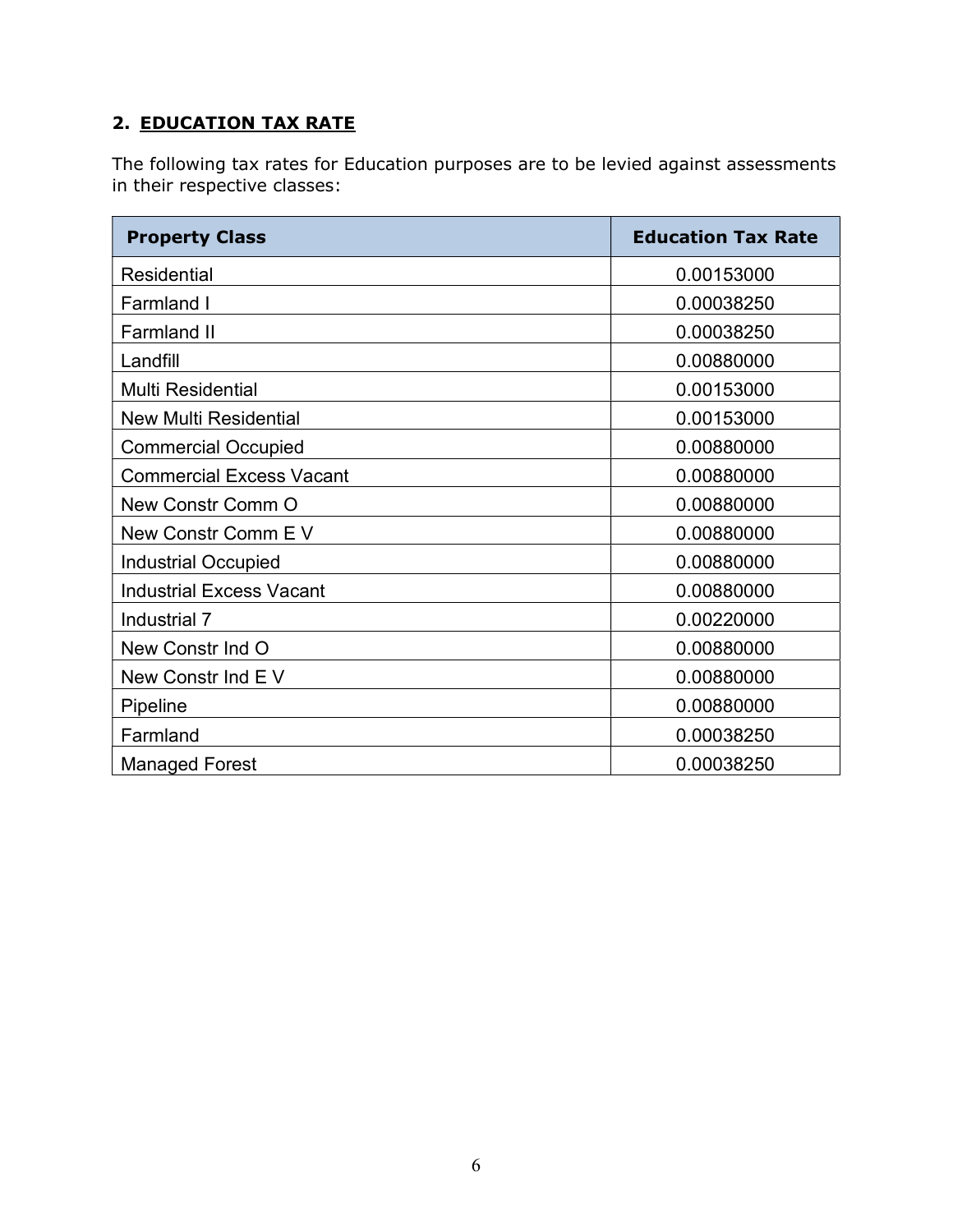# 3. MUNICIPAL TAX RATES

The following tax rates for Clearview Township purposes of \$17,005,447 are to be levied against assessments in their respective classes:

| <b>Property Class</b>           | <b>Township</b> |  |
|---------------------------------|-----------------|--|
| <b>Residential</b>              | 0.00680716      |  |
| <b>Farmland I</b>               | 0.00510537      |  |
| <b>Farmland II</b>              | 0.00680716      |  |
| Landfill                        | 0.00680716      |  |
| <b>Multi Residential</b>        | 0.00680716      |  |
| <b>New Multi Residential</b>    | 0.00680716      |  |
| <b>Commercial Occupied</b>      | 0.00832039      |  |
| <b>Commercial Excess Vacant</b> | 0.00832039      |  |
| New Constr Comm O               | 0.00832039      |  |
| New Constr Comm E V             | 0.00832039      |  |
| <b>Industrial Occupied</b>      | 0.00811754      |  |
| <b>Industrial Excess Vacant</b> | 0.00811754      |  |
| Industrial 7                    | 0.00202939      |  |
| New Constr Ind O                | 0.00811754      |  |
| New Constr Ind EV               | 0.00811754      |  |
| Pipeline                        | 0.00882616      |  |
| Farmland                        | 0.00170179      |  |
| <b>Managed Forest</b>           | 0.00170179      |  |